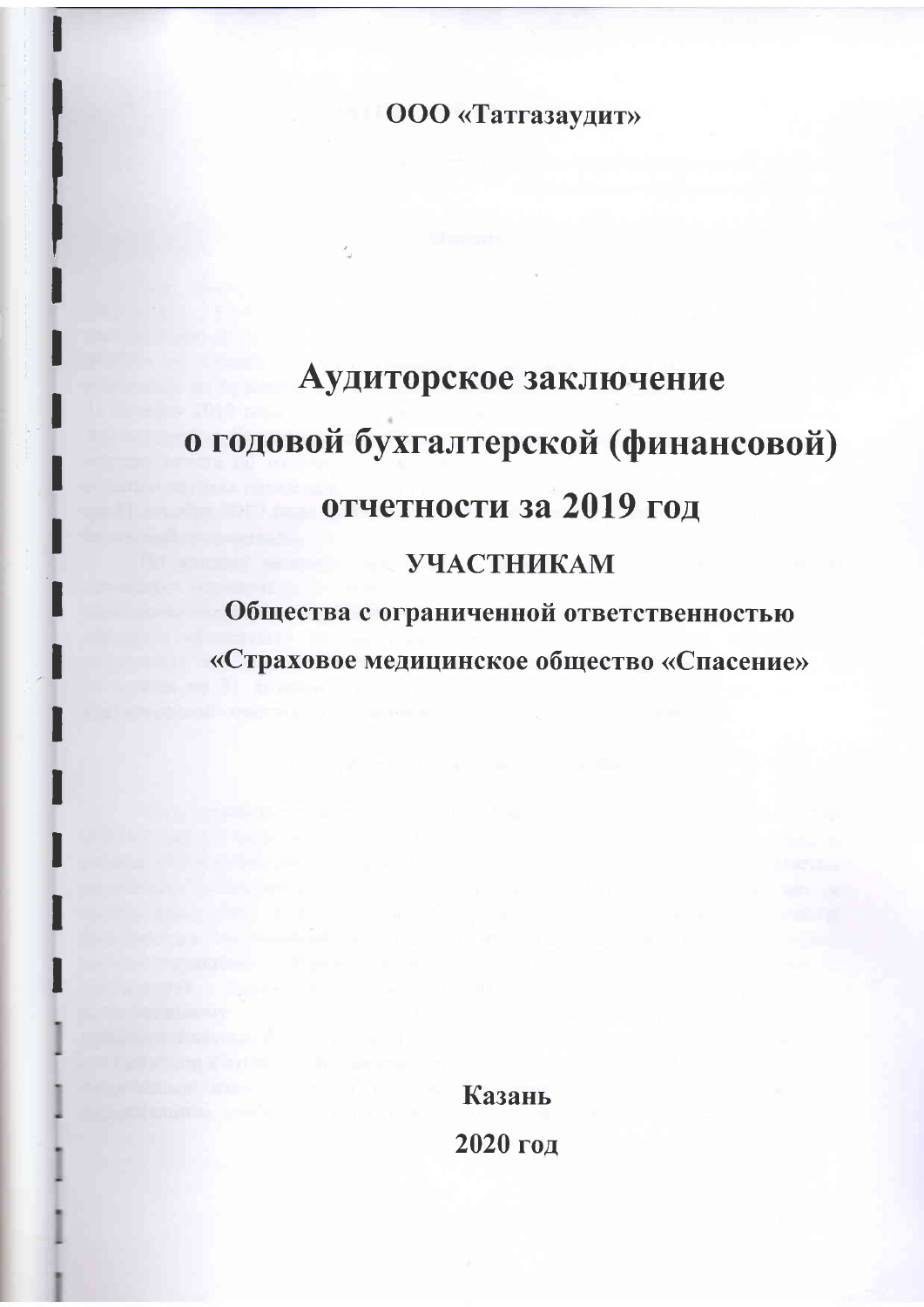### АУДИТОРСКОЕ ЗАКЛЮЧЕНИЕ

Участникам общества с ограниченной ответственностью «Страховое медицинское общество «Спасение»

#### Мнение

Мы провели аудит прилагаемой годовой бухгалтерской (финансовой) отчетности общества с ограниченной ответственностью «Страховое медицинское общество «Спасение» (ОГРН 1141690061391, место нахождения: 420059, г. Казань, ул. Хади Такташа, д. 121, пом. 1006) (далее - Общество), состоящей из бухгалтерского баланса страховой организации по состоянию на 31 декабря 2019 года, отчета о финансовых результатах страховой организации, приложений к бухгалтерскому балансу и отчету о финансовых результатах в составе отчета об изменениях собственного капитала страховой организации, отчета о потоках денежных средств страховой организации за период с 01 января по 31 декабря 2019 года, примечаний к бухгалтерской (финансовой) отчетности страховой организации.

По нашему мнению, прилагаемая годовая бухгалтерская (финансовая) отчетность отражает достоверно во всех существенных отношениях финансовое положение общества с ограниченной ответственностью «Страховое медицинское общество «Спасение» по состоянию на 31 декабря 2019 года, финансовые результаты его деятельности и движение денежных средств за период с 01 января по 31 декабря 2019 года в соответствии с правилами составления бухгалтерской отчетности, установленными в Российской Федерации.

#### Основание для выражения мнения

Мы провели аудит в соответствии с Международными стандартами аудита (МСА). Наша ответственность в соответствии с этими стандартами раскрыта в разделе «Ответственность аудитора за аудит годовой бухгалтерской отчетности» настоящего заключения. Мы являемся независимыми по отношению к аудируемому лицу в соответствии с Правилами независимости аудиторов и аудиторских организаций и Кодексом профессиональной этики аудиторов, соответствующими Международному кодексу этики профессиональных бухгалтеров (включая международные стандарты независимости), разработанному Советом по международным стандартам ЭТИКИ лля профессиональных бухгалтеров, и нами выполнены прочие иные обязанности в соответствии с этими требованиями профессиональной этики. Мы полагаем, что полученные нами аудиторские доказательства являются достаточными и надлежащими, чтобы служить основанием для выражения нашего мнения.

2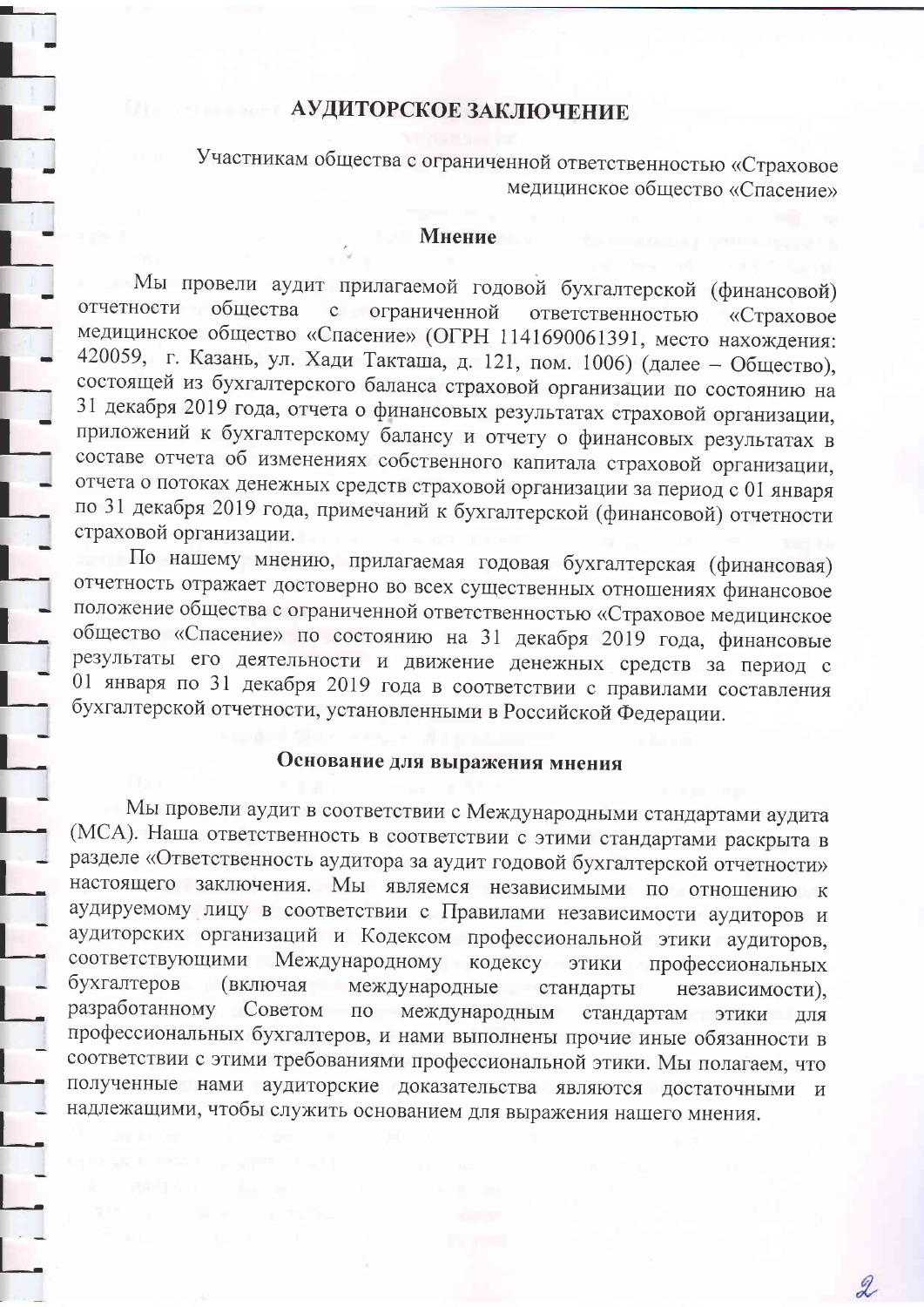#### Ответственность руководства и лиц, отвечающих за корпоративное управление

## аудируемого лица, за годовую бухгалтерскую (финансовую) отчетность

Руководство несет ответственность за подготовку и достоверное представление указанной годовой бухгалтерской (финансовой) отчетности в соответствии  $\mathbf{C}$ правилами составления бухгалтерской отчетности. установленными в Российской Федерации, и за систему внутреннего контроля, руководство считает необходимой которую ДЛЯ подготовки годовой бухгалтерской (финансовой) отчетности, не содержащей существенных искажений вследствие недобросовестных действий или ошибок.

При подготовке годовой бухгалтерской (финансовой) отчетности руководство несет ответственность за оценку способности аудируемого лица продолжать непрерывно свою деятельность, за раскрытие в соответствующих случаях сведений, относящихся к непрерывности деятельности, и за составление отчетности на допущения о непрерывности основе деятельности.  $3a$ исключением когда руководство намеревается ликвидировать случаев, аудируемое лицо, прекратить его деятельность или когда у него отсутствует какая-либо иная реальная альтернатива, кроме ликвидации или прекращения деятельности.

Лица, отвечающие за корпоративное управление Общества, несут ответственность за надзор за подготовкой бухгалтерской отчетности Общества.

#### Ответственность аудитора за аудит годовой бухгалтерской (финансовой) отчетности

Наша цель состоит в получении разумной уверенности в том, что годовая бухгалтерская (финансовая) отчетность не содержит существенных искажений вследствие недобросовестных действий или ошибок, и в составлении аудиторского заключения, содержащего наше мнение. Разумная уверенность представляет собой высокую степень уверенности, но не является гарантией того, что аудит, проведенный в соответствии с МСА, всегда выявляет существенные искажения при их наличии. Искажения могут быть результатом недобросовестных действий или ошибок и считаются существенными, если можно обоснованно предположить, что в отдельности или в совокупности они могут повлиять на экономические решения пользователей, принимаемые на основе этой годовой бухгалтерской (финансовой) отчетности.

В рамках аудита, проводимого в соответствии с МСА, мы применяем профессиональное суждение и сохраняем профессиональный скептицизм на протяжении всего аудита. Кроме того, мы:

и оцениваем риски существенного искажения годовой a) выявляем бухгалтерской (финансовой) отчетности вследствие недобросовестных действий или ошибок; разрабатываем и проводим аудиторские процедуры в ответ на эти риски; получаем аудиторские доказательства, являющиеся достаточными и надлежащими, чтобы служить основанием для выражения нашего мнения. Риск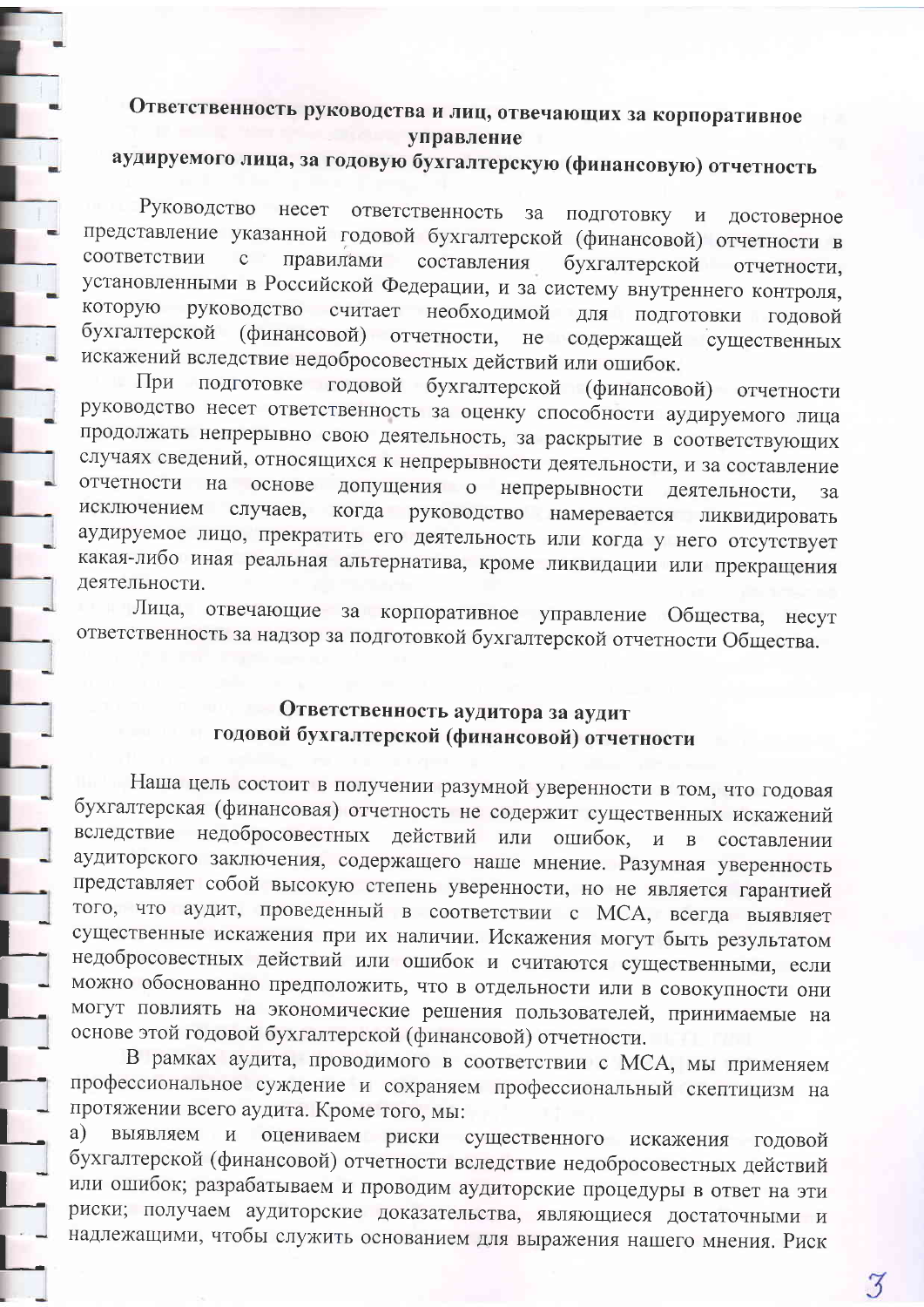необнаружения существенного искажения в результате недобросовестных действий выше, чем риск необнаружения существенного искажения в результате ошибки, так как недобросовестные действия могут включать сговор, подлог, умышленный пропуск, искаженное представление информации или действия в обход системы внутреннего контроля;

б) получаем понимание системы внутреннего контроля, имеющей значение для аудита, с целью разработки аудиторских процедур, соответствующих обстоятельствам;

надлежащий характер применяемой учетной B) оцениваем политики. обоснованность бухгалтерских оценок и соответствующего раскрытия информации, подготовленного руководством аудируемого лица;

г) делаем вывод о правомерности применения руководством аудируемого лица допущения о непрерывности деятельности, а на основании полученных аудиторских доказательств - вывод о том, имеется ли существенная неопределенность в связи с событиями или условиями, в результате которых могут возникнуть значительные сомнения в способности аудируемого лица продолжать непрерывно свою деятельность. Если мы приходим к выводу о наличии существенной неопределенности, мы должны привлечь внимание в нашем аудиторском заключении к соответствующему раскрытию информации в годовой бухгалтерской (финансовой) отчетности или, если такое раскрытие информации является ненадлежащим, модифицировать наше мнение. Наши выводы основаны на аудиторских доказательствах, полученных до даты нашего аудиторского заключения. Однако будущие события или условия могут привести к тому, что аудируемое лицо утратит способность продолжать непрерывно свою деятельность;

д) проводим оценку представления годовой бухгалтерской (финансовой) отчетности в целом, ее структуры и содержания, включая раскрытие информации, а также того, представляет ли годовая бухгалтерская (финансовая) отчетность лежащие в ее основе операции и события так, чтобы было обеспечено их достоверное представление.

Мы осуществляем информационное взаимодействие  $\overline{c}$ лицами, отвечающими за корпоративное управление, аудируемого лица, доводя до их сведения, помимо прочего, информацию о запланированном объеме и сроках аудита, а также о существенных замечаниях по результатам аудита, в том числе о значительных недостатках системы внутреннего контроля, которые мы выявляем в процессе аудита.

#### ОТЧЕТ О РЕЗУЛЬТАТАХ ПРОВЕРКИ В СООТВЕТСТВИИ С ТРЕБОВАНИЯМИ ЗАКОНА РОССИЙСКОЙ ФЕДЕРАЦИИ ОТ 27 НОЯБРЯ 1992 ГОДА № 4015-I «ОБ ОРГАНИЗАЦИИ СТРАХОВОГО ДЕЛА В РОССИЙСКОЙ ФЕДЕРАЦИИ».

Руководство Общества несет ответственность за выполнение требований финансовой устойчивости и платежеспособности, установленных Законом Российской Федерации от 27 ноября 1992 года № 4015-I «Об организации страхового дела в Российской Федерации» (далее - Закон Российской Федерации) и нормативными актами органа страхового надзора, а также за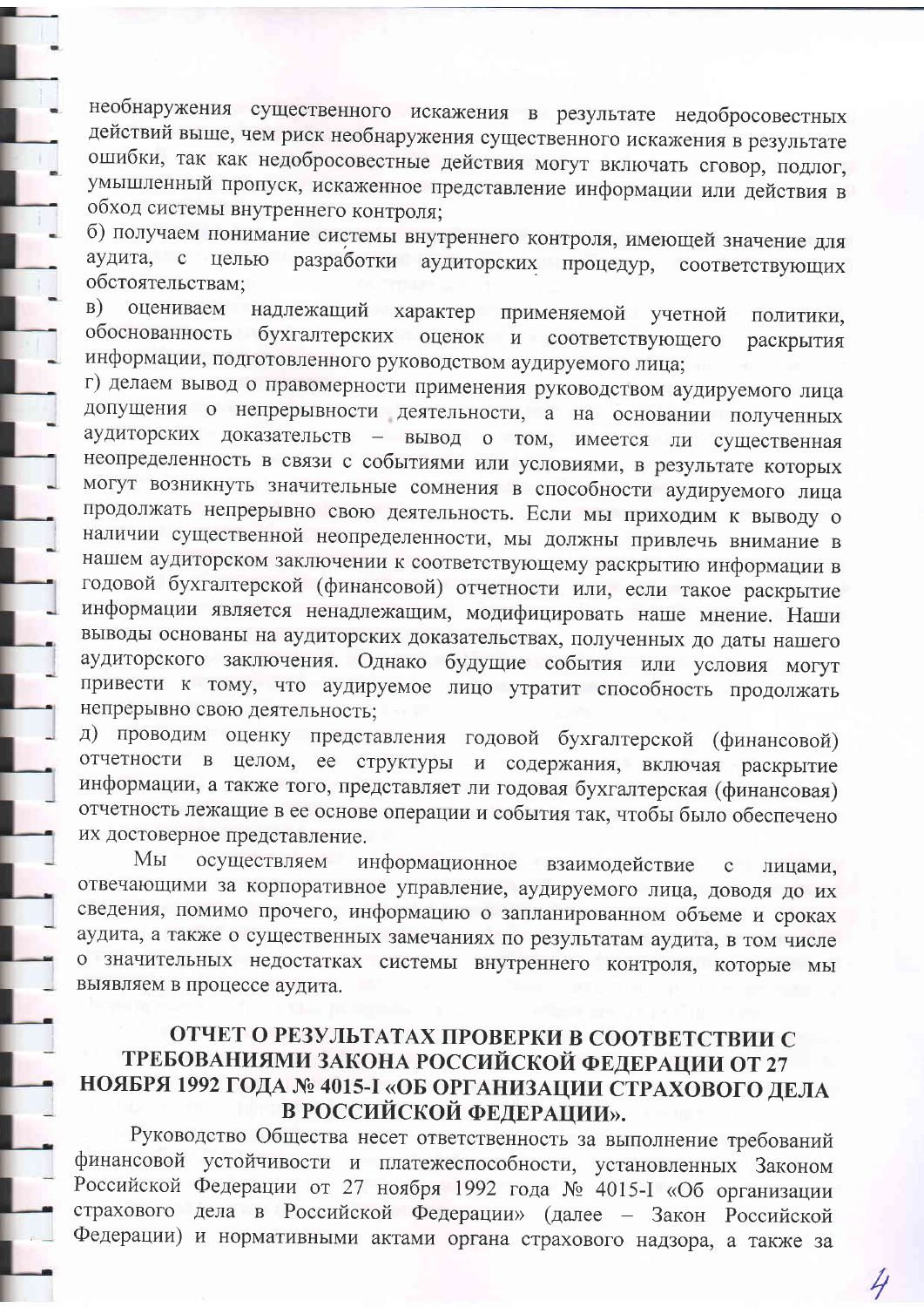организацию системы внутреннего контроля Общества в соответствии с требованиями Закона Российской Федерации.

В соответствии со статьей 29 Закона Российской Федерации в ходе аудита годовой бухгалтерской (финансовой) отчетности страховой организации за 2019 год мы провели проверку:

выполнения Обществом требований финансовой устойчивости  $\overline{M}$ платежеспособности, установленных Законом Российской Федерации  $\overline{M}$ нормативными актами органа страхового надзора;

эффективности организации системы внутреннего контроля Общества, требования к которой установлены Законом Российской Федерации.

Указанная проверка ограничивалась такими выбранными на основе нашего суждения процедурами, как запросы, анализ, изучение внутренних организационно-распорядительных и иных документов Общества, сравнение утвержденных Обществом положений, правил и методик с требованиями, установленными Законом Российской Федерации и нормативными актами органа страхового надзора, а также пересчетом и сравнением числовых показателей и иной информации, в том числе содержащихся в отчетности в порядке надзора Общества.

В результате проведенных нами процедур установлено следующее:

1) и части выполнения Обществом требований финансовой устойчивости и платежес пособности, установленных Законом Российской Федерации и нормативными актами органа страхового надзора:

а) по состоянию на 31 декабря 2019 года Общество имеет надлежащим образом оплаченный уставный капитал, размер которого He ниже установленного Законом Российской Федерации минимального размера уставного капитала страховщика;

б) по состоянию на 31 декабря 2019 года состав и структура активов, принимаемых Обществом для покрытия страховых резервов и собственных средств (капитала), соответствует требованиям, установленным нормативными актами органа страхового надзора;

в) по состоянию на 31 декабря 2019 года нормативное соотношение собственных средств (капитала) и принятых обязательств Общества, порядок расчета которого установлен органом страхового надзора, соблюдено;

г) расчет страховых резервов Общества по состоянию на 31 декабря 2019 года осуществлен в соответствии с правилами формирования страховых резервов, утвержденными органом страхового надзора, и положением о формировании страховых резервов Общества, утвержденным Обществом.

Мы He Проводили каких-либо процедур  $\, {\bf B}$ отношении данных бухгалтерского учета Общества, кроме процедур, которые МЫ сочли необходимыми для целей выражения мнения о том, отражает ли годовая бухгалтерская (финансовая) отчетность Общества достоверно **BO BCCX** существенных отношениях его финансовое положение по состоянию на 31 декабря 2019 года, финансовые результаты его деятельности и движение денежных средств за 2019 год в соответствии с российскими правилами составления бухгалтерской отчетности;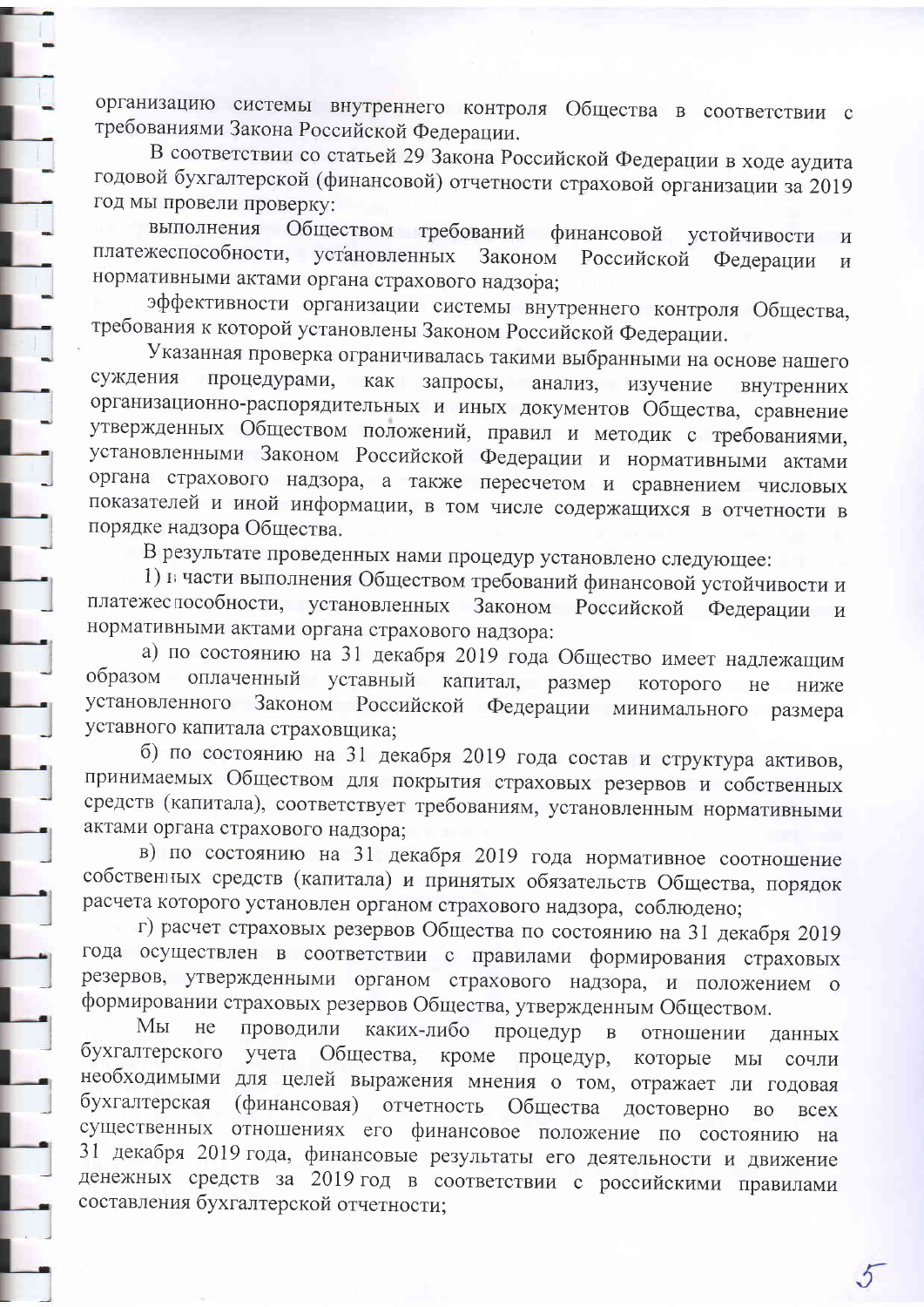2) в части эффективности организации системы внутреннего контроля Общества:

а) по состоянию на 31 декабря 2019 года учредительные и внутренние организационно-распорядительные документы Общества в соответствии с Федерации предусматривают создание системы Законом Российской внутреннего контроля и устанавливают полномочия лиц, осуществляющих внутренний контроль в Обществе;

б) по состоянию на 31 декабря 2019 года Обществом создана служба внутреннего аудита, подчиненная и подотчетная совету директоров Общества, и наделенная соответствующими полномочиями, правами и обязанностями;

в) на должность руководителя службы внутреннего аудита Общества назначено лицо, соответствующее квалификационным и иным требованиям, установленным Законом Российской Федерации;

Обществом положение внутреннем аудите  $\overline{O}$ үтвержденное  $\Gamma$ ) соответствует требованиям Закона Российской Федерации;

результатах отчеты службы внутреннего аудита Общества  $\overline{O}$  $\pi$ проведенных проверок в течение 2019 года составлялись с установленной Законом Российской Федерации периодичностью и включали наблюдения, сделанные службой внутреннего аудита в отношении нарушений и недостатков в деятельности Общества, их последствий, и рекомендации по устранению таких нарушений и недостатков, а также информацию о ходе устранения ранее выявленных нарушений и недостатков в деятельности Общества;

е) в течение года, закончившегося 31 декабря 2019 года, совет директоров, исполнительные органы управления Общества рассматривали отчеты службы внутреннего аудита и предлагаемые меры по устранению нарушений и недостатков.

эффективности организации системы Процедуры отношении  $\, {\bf B}$ внутреннего контроля Общества были проведены нами исключительно с целью проверки соответствия предусмотренных Законом Российской Федерации и описанных выше элементов организации системы внутреннего контроля требованиям Закона Российской Федерации.

 $073478/25$ 

Руководитель задания по аудиту по результатам которого составлено аудиторское заключение

Юсупова А.Р.

Независимый аудитор:

общество с ограниченной ответственностью «Татгазаудит» OFPH 1021603618992 Место нахождения: 420080, Республика Татарстан, г. Казань, ул. Декабристов, д. 156, пом.21 является членом СРО аудиторов «Российский Союз аудиторов» (Ассоциация), OPH3 11603063250